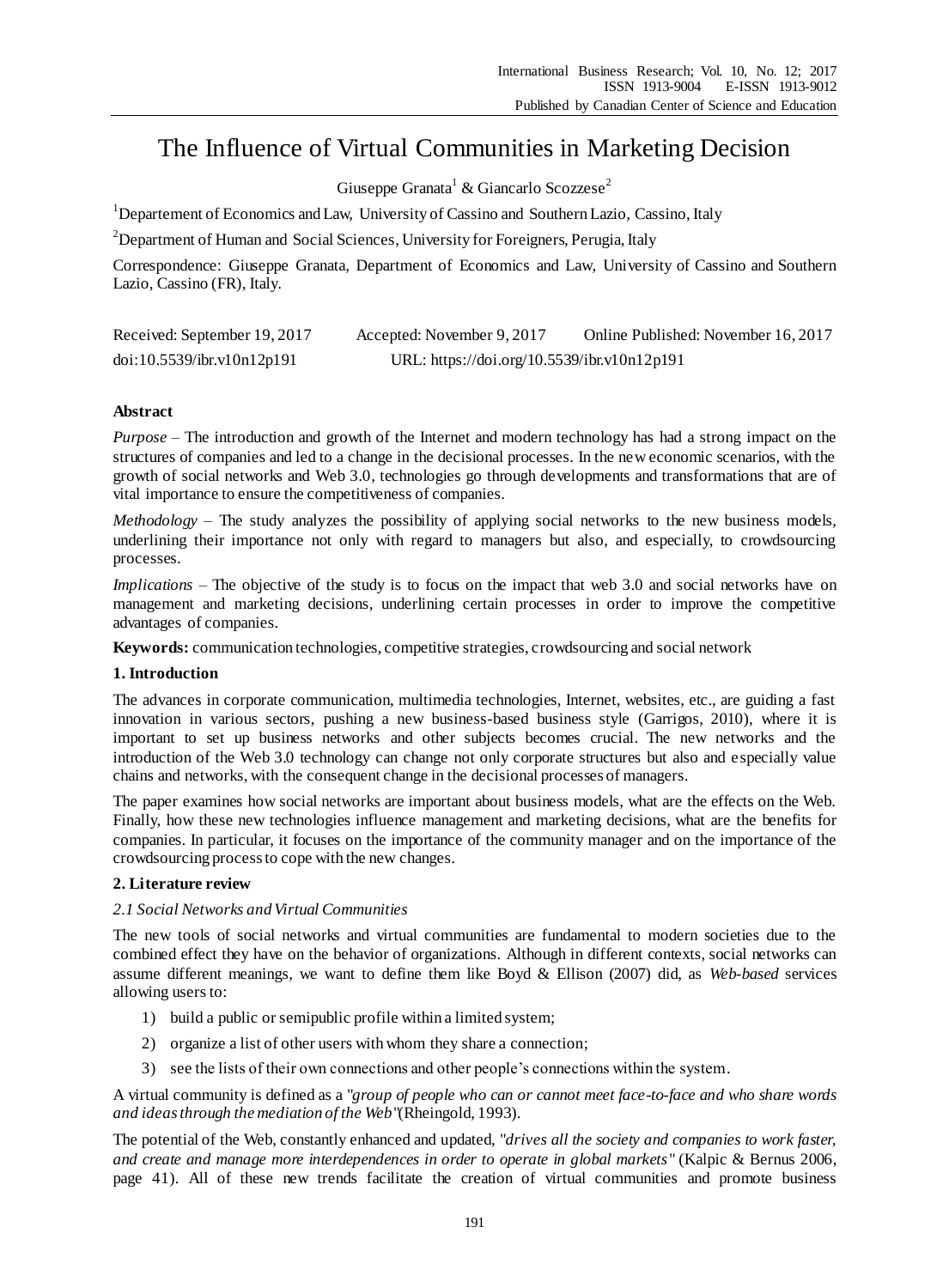competitiveness, acting in all business areas (Garrigos et al., 2011). In particular recent years, the growth of virtual communities such as Facebook, Twitter or Youtube has been remarkable and it has had a very strong and more and more widespread impact not only on a social level but also influencing the management and marketing decisions (Granata, 2016).

They have also led to an increase in the innovation in all stages of the value chain, facilitating management activities and decisional processes in all types of organizations.

Surely social networks have proven to be essential for the creation and sharing of knowledge, and for learning as well. As Lin & Hsueh (2006) underline, in the age of the Internet, in order to shorten the learning cycle, people can take advantage of other people's experiences to expand their own experiences, which can be achieved through sharing on the Internet.

However, their function goes beyond the management of the knowledge of organizations, since they are capable of allowing significant changes in the value chain and in the structures of all types of companies. Today, making use of the concepts related to the value chain of Porter in order to try to understand the elements of distinction and strength (value creation) of the companies operating in a given market/sector, very often turns out to be an outdated evaluation system. Ever more often it becomes necessary to talk of value network rather than value chain, since, almost always, "*value is co-created by a combination of players in a network*" (Pepparde & Rylander, 2006, p. 131).

In an ever more Internet-based society and with the advent of the powerful Web and of the more user-friendly applications (Moor & Weigand, 2007), the new communication platforms are capable of creating multiple and different channels. They can also improve the channels among customers and this will affect the various decisions on the manager side.

In this way, the recent innovations cause a change in the organization of work and processes, both inside and outside the companies, heavily affecting competitiveness and so transforming the technologies concerning production, promotion and sale of products, and improving customer retention as well. In this scope, the knowledge about how new technologies and key elements of change can be used is fundamental. Therefore, it is crucial that companies cope with these new management forms and adopt them, also transforming, when necessary, their structures in accordance with the new innovations (Teo & Piang, 2004; Wirtz et al, 2010), if they want to take advantage of the new opportunities that the market will offer to them, and obtain an effective and efficient organization of the management. In order to better understand the development of these new technological platforms, it is therefore of crucial importance to get into the functioning of the so-called Web 3.0.

# *2.2 The Use of the Web 3.0 to Create a Virtual Community*

Over the last years, the technologic advances of the different types of the Web from 1.0 to 2.0, the emergence of the new technologies of the semantic Web and, mainly, the development of social networks, have created new forms of competition among companies, leading to a new way of managing the Web: the 3.0. With Web 3.0 we can mean "*the new technologies of the Semantic Web integrated with applications on a large scale*" (Hendler, 2009, page 111), digitally developed on the Web and supporting smart technologies (Fuchs et al., 2010). This new system of the Web is capable, through the manipulation of web services (reading-writing-execution), of helping companies to quickly react to changes, through the integration of data and applications coming from various different resources, providing "*the capability of identifying relations through the data in different applications or in different parts of the same application*" (Hendler, 2009, p. 112).

The Web 3.0 revolution is not only in the use of semantics, but also in the use of images, sound, space and feelings, affirming a concept in which the traditional Web becomes a very interactive tool. In this new scenario, intelligent tools and machines can do many things, such as reading, correlating, manipulating data in cyberspace, adapting to different companies and users according to their needs.

Thanks to the new technologies that allow listening, understanding, sharing between businesses and between customers or between any other subject that can be treated differently, based on preferences..

With the new technologies, in the age of the Web 3.0, companies can use the information collected before, during or after their contact with the customers, through the most innovative techniques such as data warehousing, data mining or customer relationship management, and also using various information coming from social networks or from the Web in general. These information are now essential for adapting to the personalization of products, brands and services from and to different users or companies according to their needs (doing what the user wants you to do and behaving like the user wants you to behave). In summary you get a radical transformation that involves changing technologies resulting once again, a complex and evolving business models revolution.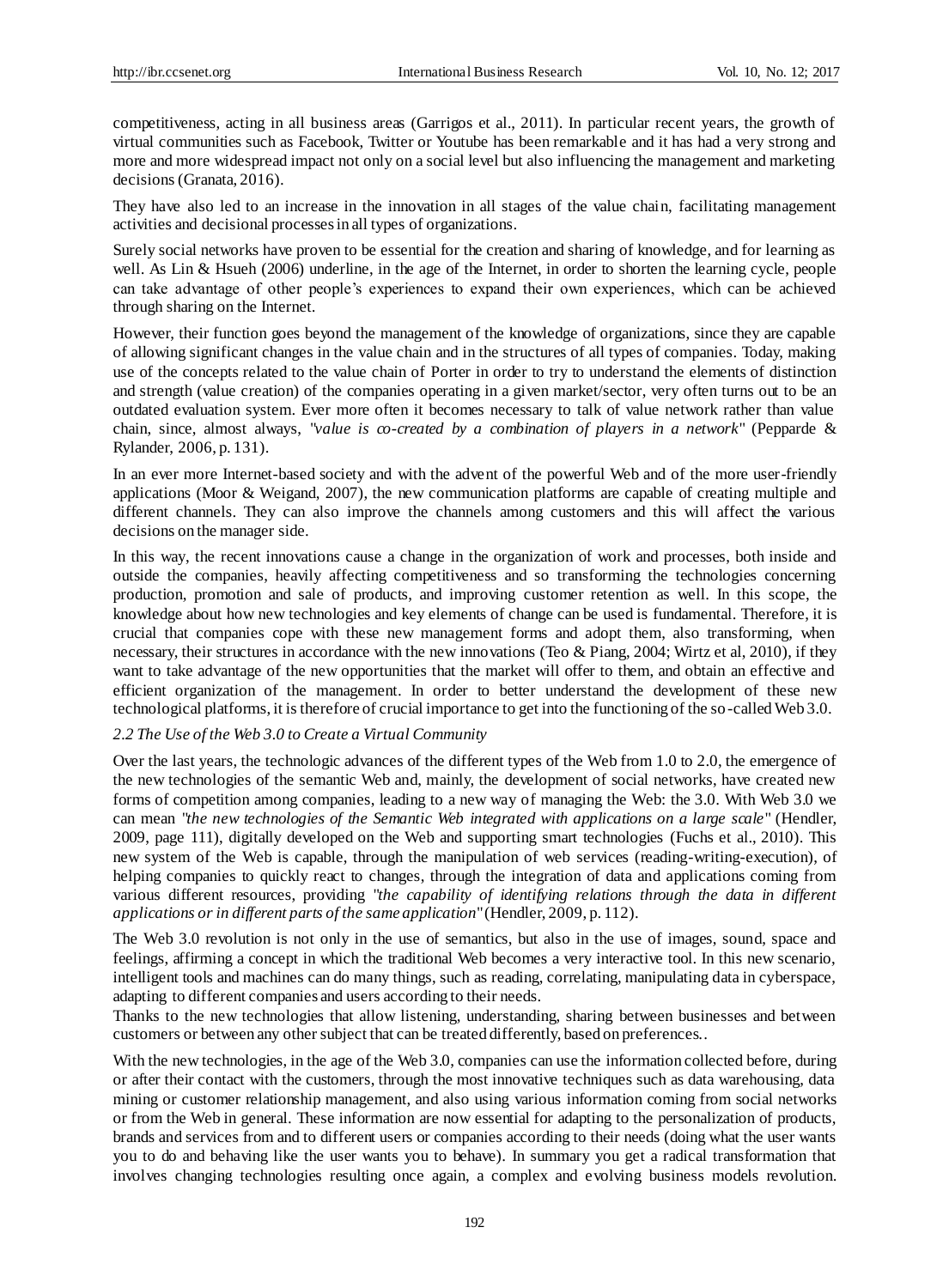(Rohrbeck 2010; Garrigos et al., 2011). The creation and dissemination of networks, the technological development, the development of Web 3.0 can only be the case if the involvement and participation of people who interact, share, learn, and create content on social networks is there.

In this context, the source of competitive advantage is through personal relationships with the environment, interactions with other people sharing the same areas.

So social networks are very important and crucial to the development and improvement of marketing, and to improving the company's strategic management. They are of fundamental importance to promoting cooperation with Espert, customers and suppliers and to acquire all the necessary information by drawing on social networks. The most important change that the web deals with is the change of ambience and the subjects that exchange information. Finally, they are needed to acquire different information from the world of the network, what consortia are exchanging, what competitors are doing, what are the bad guys and what not. The latter are also of vital importance, having influence and participating in debates for the creation and promotion of the corporate image. The administration of social networks for managing the knowledge is proven to be essential, as networks are capable of promoting creativity, sharing and learning, are able to innovate and create creativity, because different stakeholders add value to the process of managing them. Then it becomes necessary to transform the customer from active to active to participate in all production processes through social networks. This method is costing companies to change their approach to the market by creating an interactive connection. One example of a company that has implemented this kind of transformation as a starting point for these transformations, we could use the information system which enabled the success of companies such as the Spanish Desigual, with its own fast-fashion retail sale network it collects information regarding products from the customers that buy from it every day. The company is able to design and manufacture, offering new products, displaying them in its own shops all over the world within a time frame of just 15 days, then it stores the specific data and the last trends of customer preferences (Ferdows et al, 2004;. Sull & Turconi, 2008).

For example, Desigual is capable of adapting to the fast evolution of markets and estimate the sales of a given product in a given shop during a period of elaborations of the estimates of the demand. Another example is Carrefour's policy (Yoon & Zhou, 2011), which allows customers to manage their loyalty cards (see spend, store history, check accumulated earnings, create shopping lists, share with friends, or others, etc.). It also allows sharing and interaction between customers and companies. This information from the network can be used by businesses to get feedback on products, to understand customer needs, and to prepare new products.

These examples make us understand that the evolution of the web is based on promoting sharing and participation in business development through all business partners: employees, customers, partners and all stakeholders. Throughout the social networks play an essential role in getting everyone involved in the interesting business, improving the company's reputation, marketing reputation, and enhancing innovations that enable the creation of new business management models, valorization of already existing. It is therefore fundamental to concentrate on specific strategies in networks that could improve the participation and collaboration of the employees, of the customers and of the other interested parties, by using appropriate instruments such as the community manager and the adoption of crowdsourcing techniques.

This perspective is fundamental as it can enable the efficient outsourcing of various processes, allowing companies to become more competitive since they can free resources and human capital and focus on customers and their needs. In the new framework, in order to strengthen and consolidate these goals, we can underline the importance of participating in two of the main innovations for companies:

1) improve customer trust and corporate reputation and image through an appropriate use of social networks and figures like the "Community Manager";

2) enhance the participation of the Internet users through website personalization and through the promotion of the community manager and crowdsourcing, which will be examined below.

#### **3.The Manager of Virtual Communities**

The specific task of the community manager, concerning the creation, management and enhancement of the participation and collaboration in virtual communities and social networks, is of vital importance for the companies. We call community managers those managers of virtual communities who operate through multiple types of social networks and communities and are responsible for the daily functioning of said communities (Arnone et al., 2009), operating as a connection between companies and online communities, and ensuring a good relationship between them. (Michlmayr, 2009). In general, the most well-known tasks are creating, maintaining, facilitating, making dynamic, enhancing and generally ensuring and improving the dialogue and relationship of a company with customers and with the other interested subjects in the Web. However, their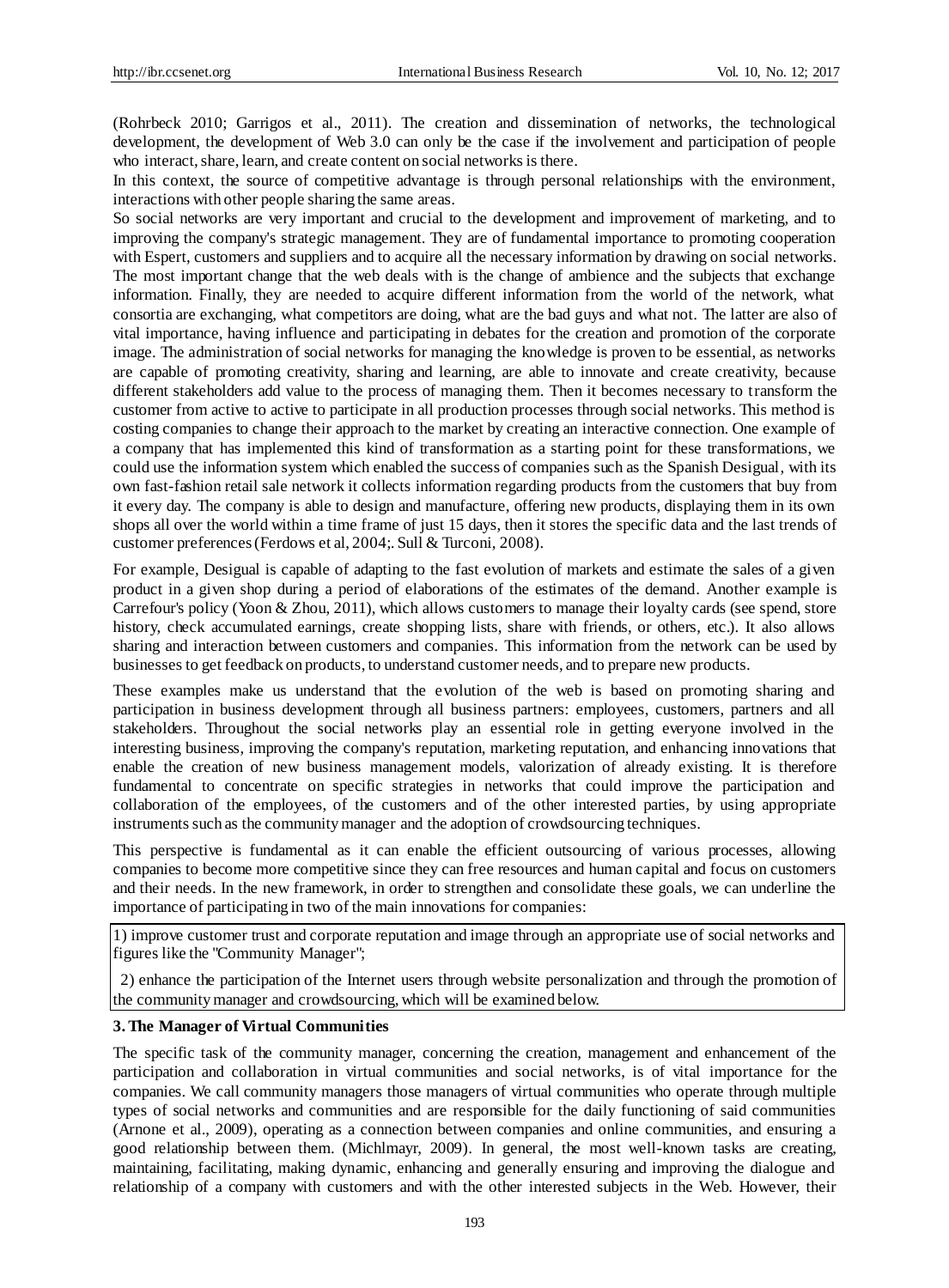function goes further and includes important management and marketing aspects, pursuing three goals.

Firstly, they have to improve the commercialization, organization, promotion of products and events and improve the reputation of the company. In this sense, they have to improve the encounter, the participation and the collaboration of a series of interested subjects related to the online communities that are oriented also to the requirements and opinions of customers and of the other interested parties, trying to monitor and control the activity, in particular the word of mouth.

Second, they communicate the conditions of the community also taking on a management function, building metrics and analyzing the data and the key factors for success in order to help companies plan their strategies.

Finally, the community leader must promote the goal of improving some crowding processes at various points in the value chain, promoting the participation and collaboration of the involved people as described below. In this area companies, even if they focus on the use of social networks, they are not yet satisfied with the objectives achieved (Chui et al., 2009).

Most innovative businesses entrust community managers to increase performance and visibility. Almost everyone has entered the main social networks, some of which have created a social network like Ford, Pepsi, Adidas, Nike. The key element to keep in mind is that companies need to be aware of the importance of the community maneger. This manager, in addition to improving marketing activities, also improves the company's management.

## **4. Discussion**

The participation system involving the various stakeholders for the enterprise within the business process is fully realized through the "crowdsourcing" that is, in the era of Web 3.0, one of the best models of business development. Crowdsourcing, also known as "massive outsourcing" or "voluntary outsourcing", is conceived in this study as the entrustment of a task or a work to a large group of people or to a community (crowd or mass) via Internet, through an open invitation. The expression was coined by Jeff Howe in the issue of June 2006 of the computer magazine Wired, and it has also been defined as "the outsourcing of tasks to the broad Internet audience in general" (Kleemann et al., 2008, p. 5). It describes a new Web-based business model that exploits the creative solutions of a distributed network of people through what is equal to an open invitation to present proposals (Brabham, 2008, p. 75), with the purpose of "animating people to give a free contribution to the production process of the company" (Kleemann et al., 2008). This has been mainly developed through the expansion of social networks, which has enabled the work for public outsourcing (Corney et al., 2009), with various types of remunerative processes and motivations for the participants.

Brabham (2008, page 79) underlines that the public can contribute to designing products, it produces advertisings and memorable images, it outperforms the fastest and most affordable companies and even the best minds in these scopes. Geiger et al. (2011) analyses 46

crowdsourcing examples, with 19 different types of processes. By developing its use, Kleemann et al. (2008, pp. 12-14) have described and shown examples of the main types of crowdsourcing: the participation of consumers in the development and configuration of the product; design of the product; competitive offers regarding tasks or specifically-defined problems; permanently open invitations; a community for reporting; evaluation of the product from the consumer side, and consumer profiles. However, the process could be much broader and might include everything, from the designing of a product or a process up to the resolution of problems of technical or other nature, from the creation of R&D contents to advertising, and up to quality control.

### **5. Conclusions**

This document has tried to analyze the influence of the so-called Web 3.0 and the development of social networks with regard to marketing and management and, more specifically, with regard to the decisional processes of companies. The study examines the former literature that concentrates on the development of social networks and virtual communities. The paper describes also the transformation of technologies and the new business of the models emerging in the new framework of the Web 3.0, and its influence on company competitiveness.

The paper also highlighted the importance of scheduled use of networks and the management of participation and sharing of the web. The study concludes by highlighting how participation, reputation, cooperation and image are important elements for managing community managers in order to improve and enhance the competitiveness of businesses. With regard to the community manager, the document analyses their functions, summarizing their role with three main points:

 $\checkmark$  improvement in marketing and promotion;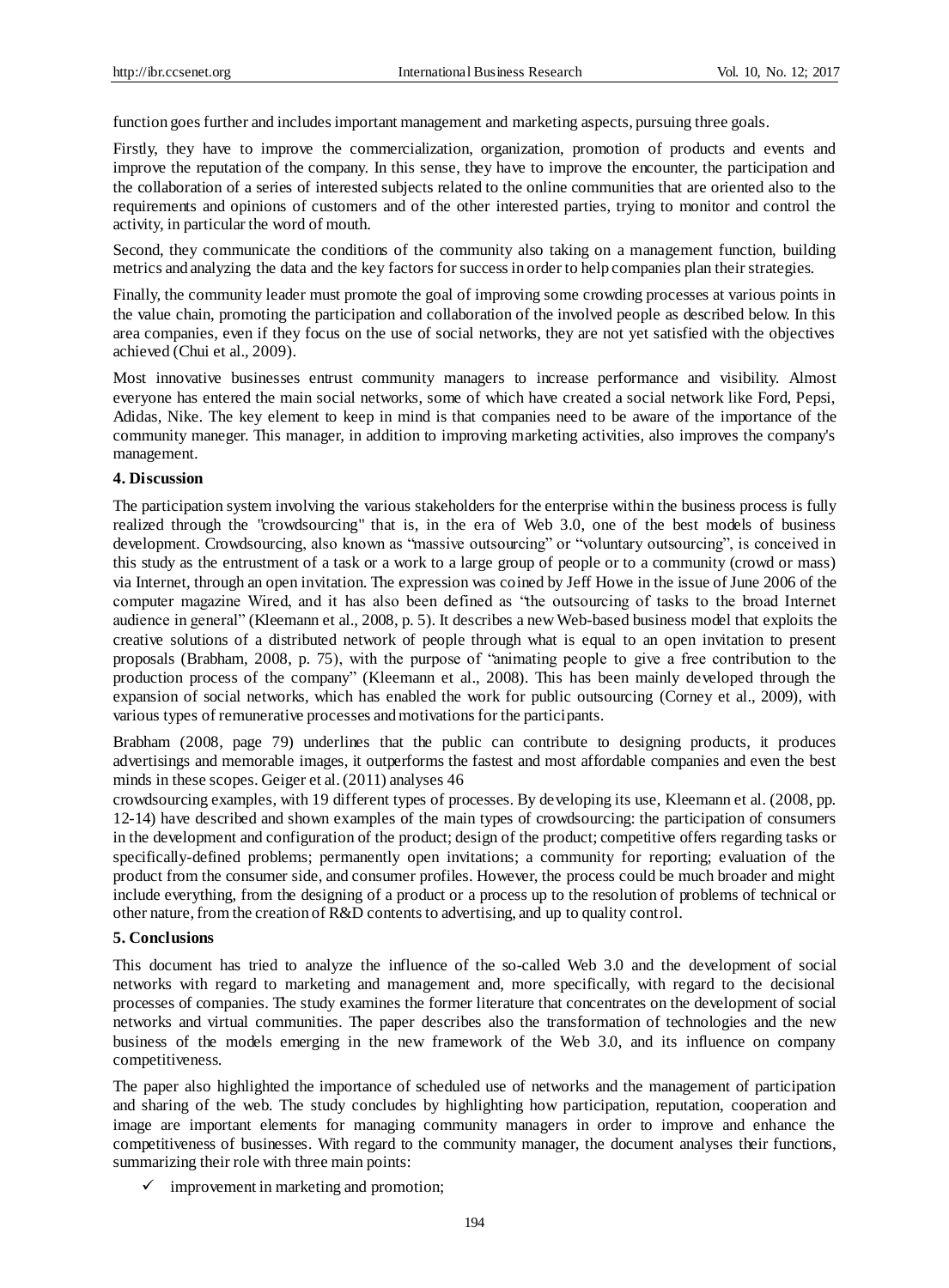- $\checkmark$  increase in company reputation;
- $\checkmark$  improvement in company management through the realization of metrics for the communities and networks, interpreting the key factors for success in order to help companies to plan products and process strategies;

Lastly, the promotion of the participation of the parties interested in collaborating, in order to improve the crowdsourcing processes in various points of the value chain and of the value networks. The study also underlines the importance of crowdsourcing and how it can be used by companies.

Surely the paper appears to be the first step to study how new technologies impact on business and more specifically on the marketing and management decisions. We recognize that there are several limitations to the search conscious that the exploratory analysis and it will require and the fact more in-depth analysis. One example, future research should focus on the aspects and the impact that a virtual community can have on businesses and specific functions, such as sales, marketing, etc.

#### **References**

- Arnone, L., Geerts, A., & Scoubeau, C. (2009). Implementing company-managed virtual communities as a relationship marketing tool: a decision systems analysis. *Journal of Customer Behaviour*, *8*(1), 5-27. https://doi.org/10.1362/147539209X414362
- Boyd, D. M., & Ellison, N. N. (2007). Social network sites: definition, history, and scholarship. *Journal of Computer-Mediated Communication*, *13*(1), 210-230. https://doi.org/10.1111/j.1083-6101.2007.00393.x
- Brabham, D. C. (2008). Crowdsourcing as a model for problem solving. an introduction and cases. Convergence: *The International Journal of Research into New Media Technologies*, *14*(1), 75-90. https://doi.org/10.1177/1354856507084420
- Chui, M., Miller, A., & Roberts, R. P. (2009). Six ways to make Web 2.0 work. *McKinsey on Business Technology*, *16,* Summer, 2-10.
- Corney, J. R., Torres-Sanchez, C., Jagadeesan, A. P., & Regli, W. C. (2009). Outsourcing labour to the cloud. *International Journal of Innovation and Sustainable Development*, *4*(4), 294-313. https://doi.org/10.1504/IJISD.2009.033083
- Ferdows, K., Lewis, M. A., & Machuca, J. A. D. (2004). Rapid-fire fulfillment. *Harvard Business Review*, *82*(11), 104-110.
- Fuchs, C., Hofkirchner, W., Schafranek, M., Raffl, C., Sandoval, M., & Bichler, R. (2010). Theoretical foundations of the web: cognition, communication, and co-operation. Towards an understanding of Web 1.0, 2.0, 3.0. *Future Internet*, 2(1), 41-59. https://doi.org/10.3390/fi2010041
- Garrigos, F. (2010). Interrelationships between professional virtual communities and social networks, and the importance of virtual communities in creating and sharing knowledge. in Dasgupta, S. (Ed.), *Social Computing: Concepts, Methodologies, Tools, and Applications*, Vol. III, Chapter 6.6, Information Science Publishing, New York, NY, 1674-1696. https://doi.org/10.4018/978-1-60566-984-7.ch108
- Garrigos, F., Gil, I., & Narangajavana, Y. (2011). *The impact of social networks in the competitiveness of the firms*. in Beckford, A.M. and Larsen, J.P. (Eds), Competitiveness: Psychology, Production, Impact and Global Trends, Nova Science Publishers, Hauppauge, NY.
- Geiger, D., Rosemann, M., & Fielt, E. (2011). Crowdsourcing Information Systems *A Systems Theory Perspective. Sydney, s.n*.
- Granata, G. (2016). *Business Communication 2.0*, Aracne editor, Roma.
- Hendler, J. (2009). Web 3.0 emerging. *Computer*, *42*(1), 111-113. https://doi.org/10.1109/MC.2009.30
- Kalpic, B., & Bernus, P. (2006). Business process modeling through the knowledge management perspective. *Journal of Knowledge Management*, *10*(3), 40-56. https://doi.org/10.1108/13673270610670849
- Kleemann, F., Voß, G. G., & Rieder, K. (2008). Un(der)paid innovators: the commercial utilization of consumer work through crowdsourcing. *Science, Technology & Innovation Studies*, *4*(1), July, 5-26.
- Lin, F., & Hsueh, C. (2006). Knowledge map creation and maintenance for virtual communities of practice. *Information Processing and Management*, *42*(2), 551-568. https://doi.org/10.1016/j.ipm.2005.03.026
- Michlmayr, M. (2009). Community management in open source projects. *Upgrade*, *10*(2), 22-26.